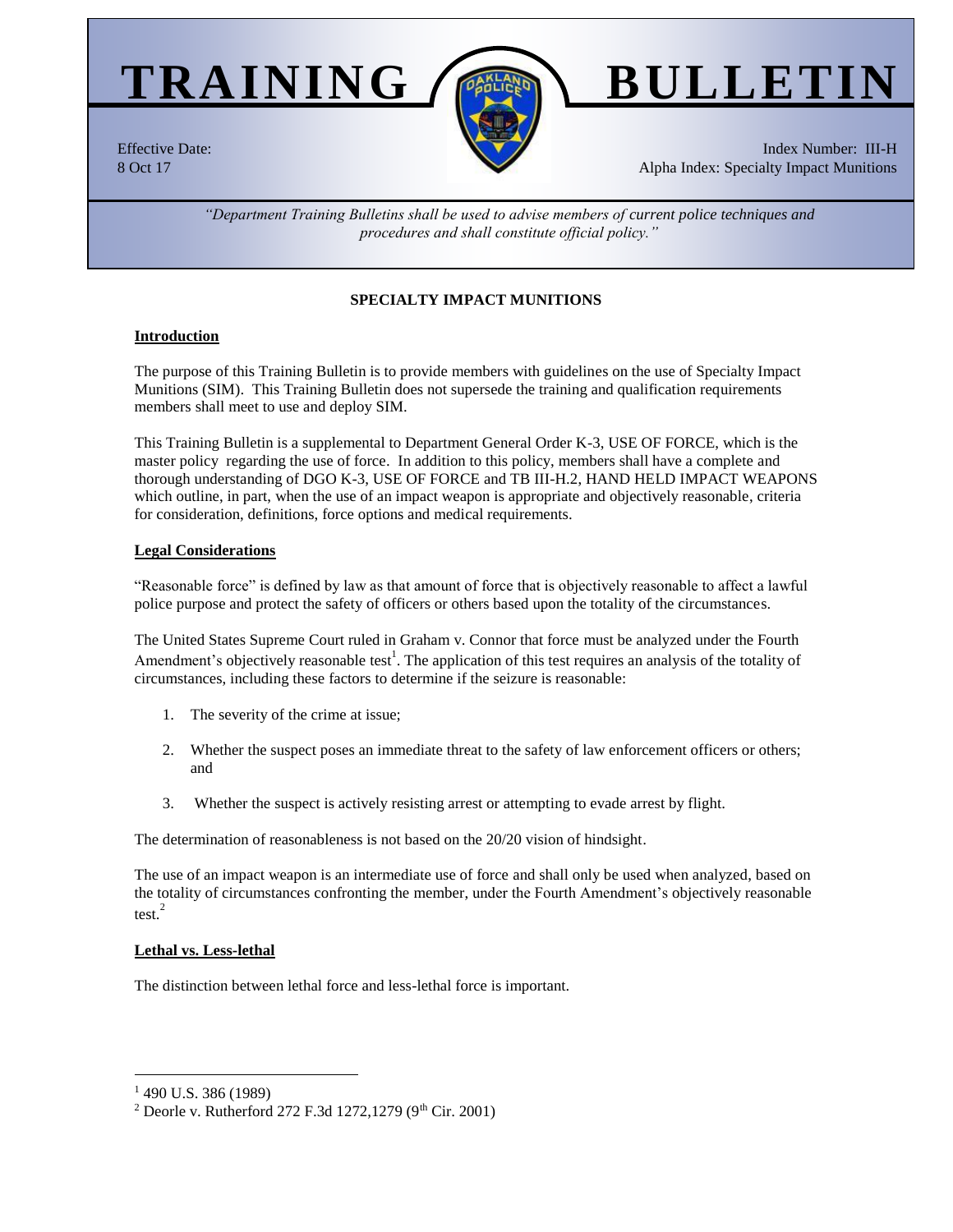

"Less-lethal" force is defined as:

Any use of force, other than lethal force, which by design and application is less likely to cause serious bodily injury or death. However, the possibility of an unintended lethal outcome, although very rare, exists. Less-lethal force options include, but are not limited to, SIM. Refer to DGO K-3 for additional less-lethal force options.

# **Specific Requirements for the Use of Specialty Impact Munitions (SIM)**

- 1. Only trained and currently qualified members are authorized to use SIM.
- 2. Members shall only use the specific SIM for which they have been trained.
- 3. All training/qualification records and lesson plans shall be maintained by the Training Section. The records shall not be purged once training and qualification have been updated or renewed. The records shall represent the entire history of the member's training, qualifications and the curriculum utilized for each training session.

# **Use of Direct Fired Specialty Impact Munitions (SIM)**

- 1. Direct Fired SIM are less-lethal specialty impact weapons that are designed to be direct fired at a specific target including but not limited to Drag Stabilized Flexible Batons (DSFB), often referred to as a "bean bags".
- 2. Direct Fired SIM shall not be used indiscriminately against a person, a crowd, or group of people even if some members of the crowd or group are violent or disruptive.
- 3. A member and/or supervisor on the scene, absent exigent circumstances, shall take reasonable steps to have the subject submit to police authority and issue a verbal warning before the use of SIM
- 4. Direct Fired SIM shall not be used against a person who is under restraint.
- 5. Members shall not intentionally target and fire specialty impact munitions at a subject's head, neck, spleen, liver, kidneys, throat, spine, left arm pit, or groin due to the increased likelihood of serious bodily injury or death. Members, absent exigent circumstances, shall avoid striking these areas.
- 6. Members shall, absent exigent circumstances, avoid intentionally targeting the upper chest. Impacts to center mass have the highest potential for immediate incapacitation, but also have the highest potential to cause serious internal injury or in some very rare instances, death.
- 7. Lethal force backup shall be in place prior to SIM usage, absent exigent circumstances. SIM are used when it is not safe for an officer to close on a physically violent subject and try to control him or her with physical strength and skill or when a safe, standoff distance is needed.
- 8. Any person struck by SIM shall be transported to a hospital for observation and any necessary treatment. Ambulance service, if required, shall be ordered per Department General Order I-4, AMBULANCE SERVICE. First aid, when necessary, shall be administered per Training Bulletin III-K, FIRST AID. Members shall, absent exigent circumstances summon medical personnel to stage near the scene when they reasonably believe the use of SIM is imminent.
- 9. Members shall not use SIM to dispatch injured animals; however SIM may be used to subdue, distract or chase away vicious animals.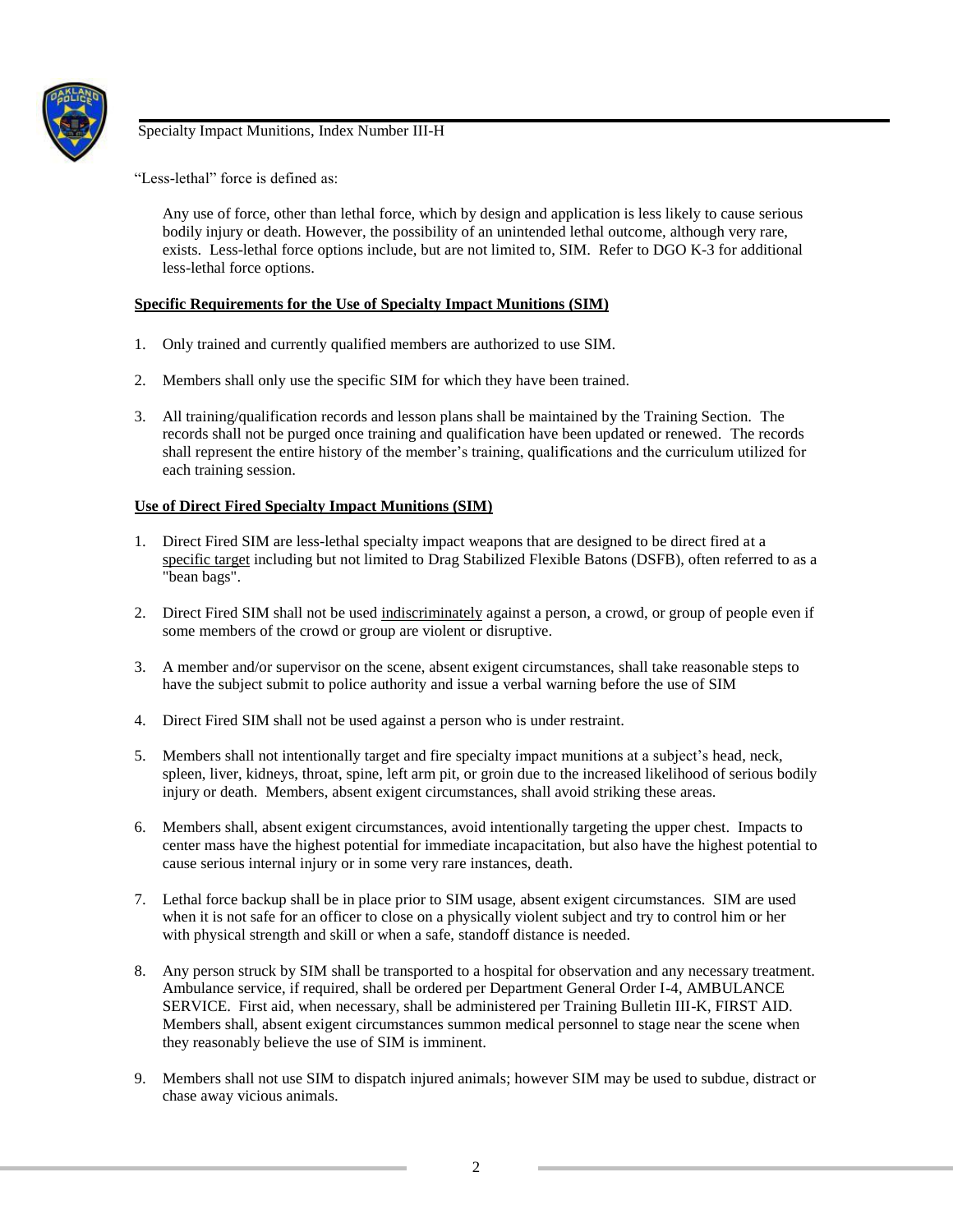

10. Members may use approved Direct Fired SIM during demonstrations and other civil disorders; however only against a specific individual as specified in the additional restrictions and criteria in the *Crowd Control and Crowd Management Usage* section, below, DGO K-3 and TB III-G, OPD CROWD CONTROL AND CROWD MANAGEMENT POLICY.)

# **Crowd Control and Crowd Management Usage**

- 1. Direct Fired SIM are less-lethal specialty impact weapons that are designed to be direct fired at a specific target, including but not limited to DSFB, and shall not be used for crowd management, crowd control or crowd dispersal during demonstrations or crowd events. Direct Fired SIM may never be used indiscriminately against a crowd or group of persons even if some members of the crowd or group are violent or disruptive.
	- a. Direct Fired SIM may be used against a specific individual who is engaging in conduct that poses an immediate threat of loss of life or serious bodily injury to him or herself, officers, or the general public or who is engaging in substantial destruction of property which creates an immediate risk to the lives or safety of other persons.

In such instances, Direct Fired SIM shall be used only when other means of arrest are unsafe and when the individual can be targeted without endangering other crowd members or bystanders.

- b. The use of Direct Fired SIM must cease when the violent or destructive actions cease. These weapons must not be used for the purpose of apprehension or to otherwise prevent escape unless escape would present a substantial risk of continued immediate threat to loss of life or serious bodily injury.
- c. Members shall only deploy Direct Fired SIM during a demonstration or crowd event under the direction of a supervisor.
- d. When circumstances permit, the supervisor on the scene shall make an attempt to accomplish the policing goal without the use of Direct Fired SIM as described above, and, if practical, an audible warning shall be given to the subject before deployment of the weapon.
- e. Any person struck by a round shall be transported to a hospital for observation and any necessary treatment. Ambulance service, if required, shall be ordered per Department General Order I-4, AMBULANCE SERVICE. First aid, when necessary, shall be administered per Training Bulletin III-K, FIRST AID.
- f. No member shall use Direct Fired SIM without formal training and certification.
- g. Direct Fired SIM shall not be used against a person who is under restraint.
- h. Members shall not intentionally discharge a Direct Fired SIM at a person's head, neck, spleen, liver, kidneys, throat, spine, left arm pit, or groin unless deadly force would be justified.
- 2. Indirect Fired/Skip Fired Specialty Impact Less-Lethal Munitions (Wooden Dowels and Stinger Grenades) are prohibited.
	- a. Any and all less-lethal specialty impact weapons designed to be skip fired or otherwise deployed in a non-directional non-target specific manner, including but not limited to the Multiple Wood Baton Shell (264W) manufactured by Armor Holdings, Inc. shall not be used at all by OPD during demonstrations or crowd events.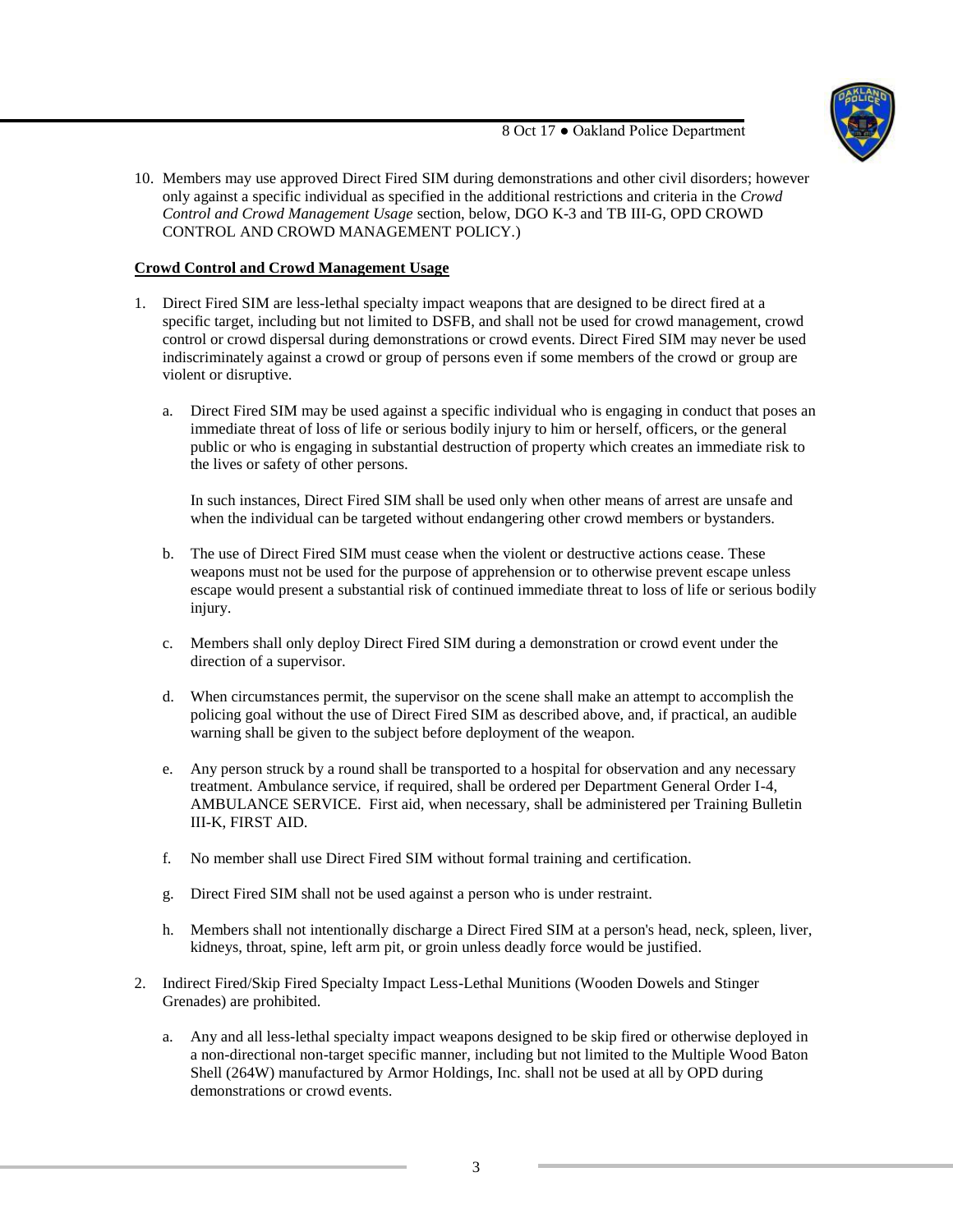

- b. The use of the Stinger Grenade containing rubber pellets designed to be deployed in a non-directional non-target specific manner is also prohibited for all crowd control use.
- 3. The Remington, Model 870 shotgun with identifiable orange colored stock shall be the only designated shotgun from which the Drag Stabilized Flexible Baton is fired during Crowd Control Operations. Lethal shotgun ammunition shall never be fired from designated orange colored less-lethal Remington, Model 870 shotguns.

# **Deployment Considerations**

- 1. Members shall, absent exigent circumstances, reasonably evaluate the intended subject for the following Special Conditions before using SIM:
	- a. Pregnant Women: Members shall not use SIM against a woman known, or should reasonably be known, by a member to be pregnant, unless the member believes it is objectively reasonable that his/her life, or life of another, is in immediate danger of death or serious bodily injury, and alternative arrest and control techniques would pose a greater safety or injury risk to the subject, third parties or members.
	- b. Pre-Teen Children/Elderly people: Members shall not use SIM against a person known, or should reasonably be known, by the member to be the age of ten (10) or younger or over the age of seventy (70), unless the member believes it is objectively reasonable that his/her life, or life of another, is in immediate danger of death or serious bodily injury, and alternative arrest and control techniques would pose a greater safety or injury risk to the subject, third parties or members.
	- c. Physically Disabled: Members shall not use SIM against a person known, or should reasonably be known, by the member to be physically disabled unless the member believes it is objectively reasonable that his/her life, or life of another, is in immediate danger of death or serious bodily injury, and alternative arrest and control techniques would pose a greater safety or injury risk to the subject, third parties or members.
- 2. Members shall, absent exigent circumstances, consider, as applicable to the incident, the following factors which may have a direct effect on the subject, members or third parties which would influence the decision to use SIM. These factors include, but are not limited to:
	- Is the subject armed and, if so, with what type of weapon? If the subject is armed with a firearm, will the firing of "less-lethal" SIM cause the subject to fire his/her firearm?
	- Is the level of force by the officer appropriate for the level of resistance or aggression exhibited by the subject?
	- What is the type of situation? Is the subject holding a hostage or are there other bystanders in the immediate area?
	- Are the officers on the Dedicated Arrest Team (DAT), the inner perimeter, and other surrounding areas aware that less-lethal SIM may be deployed? Has notification been made or will it be made to the surrounding officers? Will the firing of less-lethal SIM cause other officers to initiate sympathetic fire?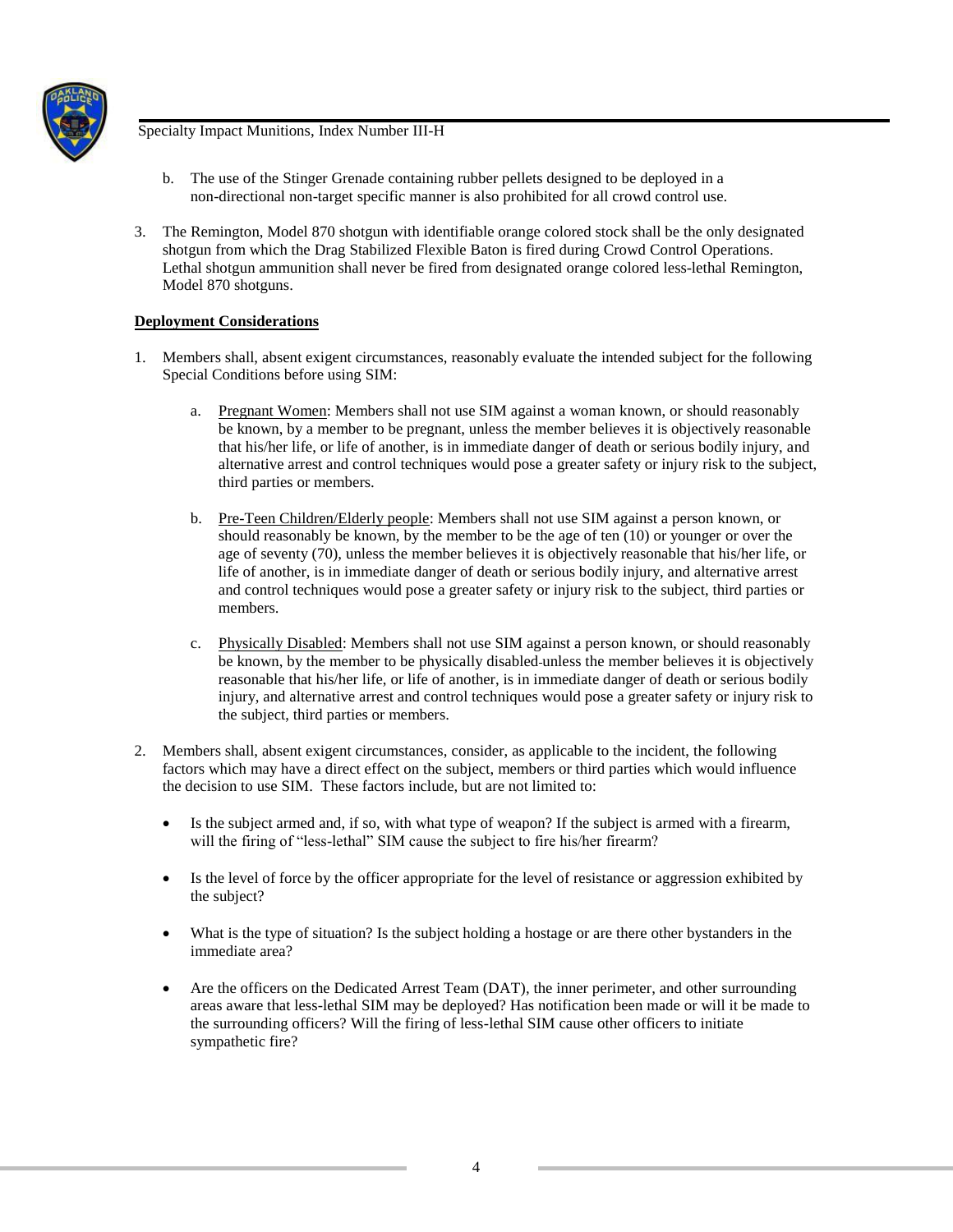

**Absent exigent circumstances, notification before and after the use of a SIM shall be made over the radio and/or in person when radio volume may be turned down for tactical reasons, radio communication problems are occurring or the incident involves outside agency personnel who may not have radio contact with the OPD.** 

**Absent exigent circumstances, members shall ensure that personnel from other public safety agencies involved in the incident acknowledge receipt of the information prior to the use of SIM. This is to ensure the employment of SIM is not mistaken for lethal force.**

- Are other tactics in place, (e.g., O.C., TASERS, K-9's, multiple less-lethal SIM shooters, and arrest teams) as an alternate or contingency plan should less-lethal SIM not create the desired results?
- What is the distance of the threat in relation to the less-lethal SIM shooter? The farther the threat, the less accurate the munitions and the less kinetic energy delivered. As the threat gets closer to the less-lethal SIM shooter, the shooter must lower the point of aim, (i.e., to the legs, buttocks, etc.)
- What is the distance of the threat in relation to the arrest team? The further away the arrest team, the longer the threat has to recover from the effects of the SIM.
- Follow up shots: because the first round may miss or not be effective, always be prepared to fire multiple rounds at the subject.
- What is the availability of spare less-lethal SIM?
- Are there any language or hearing barriers that affect the subject's ability to comprehend clear and articulate communication/directions from members?
- Is the subject under the influence of medication, illegal drugs, or an intoxicant?
- Are there any potential secondary injury possibilities to the subject (e.g. falling off of a building, running into traffic, etc.)?
- Does the subject have any mental or psychological impairment?
- What was the success or resilience to the use of previous SIM?
- What is the probability of success in achieving the intended results with the SIM and a subject's defenses (e.g. subject swinging a jacket, body protection, etc.)?
- Are alternative plans of action in place should the SIM not have the intended results?

### **Non-flexible vs. Flexible Projectiles**

There are two categories of SIM projectiles: non-flexible and flexible*.*

Non-flexible projectiles are composed of rigid or semi-rigid materials such as hard rubber or wood. Nonflexible projectiles DO NOT conform to the contour of the surface they strike.

Flexible projectiles are generally composed of lead or silica filled cloth bags, or a softer substance such as foam. Flexible projectiles conform to the contour of the surface they strike.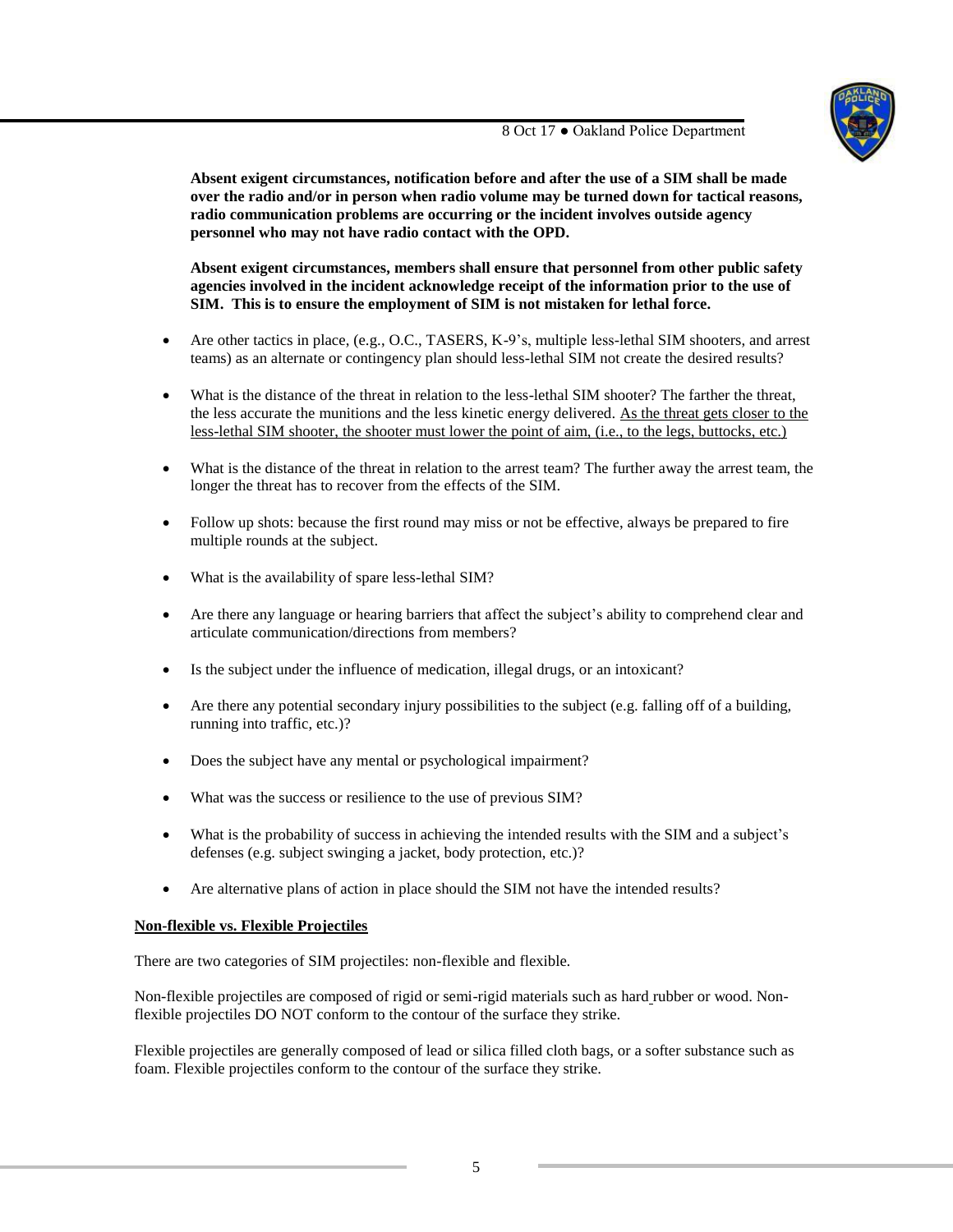

## **Single Projectile vs. Multiple Projectiles**

Generally, single projectile munitions (e.g. Drag stabilized flexible baton round, 40 mm sponge round) are rounds that launch one projectile with an expectation of point of aim – point of impact accuracy. Generally, these munitions are intended to be direct-fired munitions.

Multiple projectile munitions (e.g. Wooden dowels, 40mm foam baton round) are rounds launching more than one–or multiple–projectiles at the same time. Generally, these rounds are "skip-fired'.

### **Direct Fired vs. Indirect Fired/Skip Fired**

There are two methods in which less-lethal SIM are deployed onto a target: direct fired and indirect or skipped fired.

Direct fired munitions are intended to be fired directly at a subject while reasonably attempting to avoid prohibited areas, as specified in parts 5 and 6 of the *Use of Direct Fire Specialty Impact Munitions (SIM)* section, above.

Indirect or skipped fired munitions are intended to be fired so that the projectile impacts the ground first and then "skips" into the intended target. Indirect or skip fire munitions are not authorized for use in any Crowd Control or Crowd Management Operation.

Indirect or skip fire munitions are not authorized for use against people (See exception under *Tactical Operations Deployment* section below); nor is the use of direct fired munitions in an indirect or skip fired manner authorized.

### **Psychological (Mental) Effects**

Impact munitions have a tremendous mental effect on an individual. In many cases, the mental effects far outweigh the physical effects and may be the determining factor in the subject's response to the munitions.

The desired mental effects that officers try to create in the subject are fear, anxiety, and panic:

- Fear: Impact munitions may cause a powerful mental distraction. If the subject has prior knowledge of the effects of impact munitions and realizes that he/she is about to be targeted, this realization may be enough to cause the subject to comply or, at least, be distracted long enough for a plan of action to be implemented. The subject must also mentally cope with the physical pain that he/she feels after being struck with impact munitions.
- Anxiety:The action of pointing a firearm directly at an individual and/or firing a projectile at him or her arouses fear in the individual of being shot with a firearm. The pain and, sometimes, the appearance of the injury may reinforce this belief.
- Panic: Because it may create the "fight or flight" response, panic may not be the most desired effect. Members shall consider and prepare contingencies for a panic response. Should it induce a "fight" response, a reliable secondary plan for incapacitation is needed. Should it induce the "flight" response, a secure perimeter along with other available assets should overcome any eluding actions.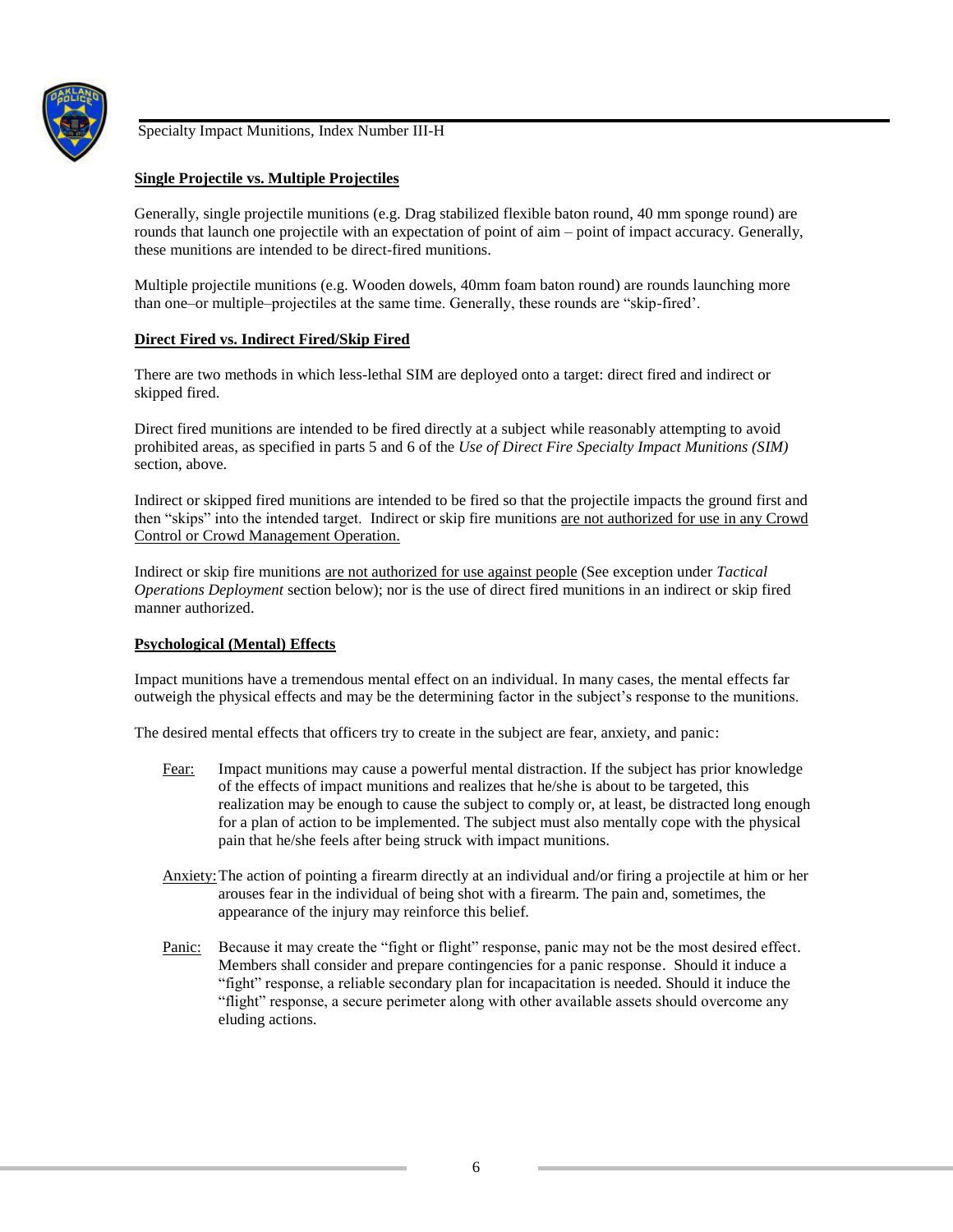

# **Physiological (Physical) Effects**

There are two types of injuries caused by projectiles; penetrating and non-penetrating.

Penetrating injuries are caused from low mass, high velocity projectiles, such as bullets and some SIM if used at a close distance, or low velocity sharp objects such as knives.

Non-penetrating injuries are caused when blunt objects impact the surface of the body at moderate speeds causing blunt trauma but do not penetrate the body.

In simple terms, blunt trauma is the primary desired physical effect of less-lethal impact munitions.

The flexible baton inflicts enough pain to get most individuals to comply yet, when used properly, has a low probability of causing serious physical harm. Generally, the impact of the projectile along with the associated pain works to deter the individual from unwanted aggressive behavior.

The possibility of physical injury always exists whenever impact weapons are used. Inappropriate use of a SIM significantly increases the risk of injury or death to a suspect. Abrasions, lacerations, contusions, and fractures may result and need to be addressed by trained medical personnel (See DGO K-3, TB III-K, and DGO I-4 regarding first aid and emergency medical treatment.)

The human body can withstand high levels of force for very short durations of time if the force is distributed on the strong parts of the skeleton. The soft body tissues are responsible for absorbing and dissipating a great deal of force without producing a large amount of compression. However, if the amount and speed of blunt trauma is greater than can be absorbed, soft tissues can be damaged by tearing or rupturing, causing lacerations, cuts, and bruises.

Impacts to the abdomen can cause injury to the liver and spleen causing crushing deformation. Chest impacts can displace internal organs and possibly lacerate major vessels by crushing or stretching.

Although rare, penetration into the body has occurred and is always a possibility, especially when improperly used, as a result of a combination of kinetic energy (weight, size, shape, and velocity); target distance; the subject's weight, mass, clothing, or other material coverings; and the area of the body at which the subject is impacted. Members shall use SIM within training guidelines and Department policy.

### **Viable Target Areas**

Department policy dictates that the authorized target areas for SIM are the same as for hand held impact weapons.

The primary target areas are areas consisting of large muscle groups such as the buttocks and thighs. Other target areas are the shoulder, upper arms, elbows, lower arms, lower abdomen area, knees, and lower legs. Skeletal target areas include the wrists, hands, ankles, and feet*.* It should be noted that impacting skeletal target areas may result in fractures.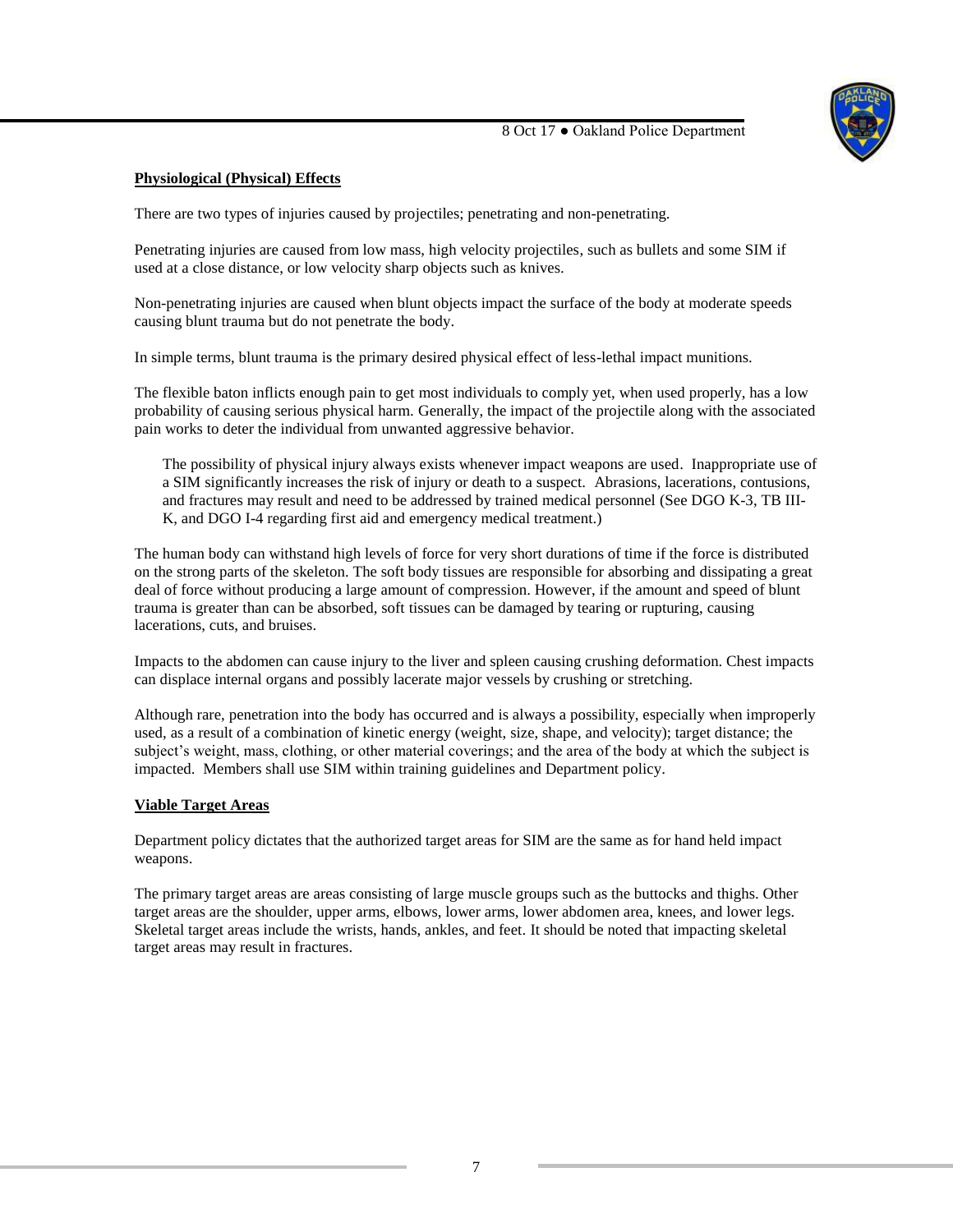



**Preferred Target Areas in Blue** 

Center mass shots provide for the highest probability of immediate incapacitation but also have the highest potential to cause serious injury or, in rare instances, death (See part 6 of *Use of Direct Fire Specialty Impact Munitions (SIM)* section above.)

Factors an officer shall consider when selecting a target area to strike are the following:

- Clothing In colder climates, heavier clothing and jackets reduce the amount of blunt trauma the subject receives. Exposed target areas such as the legs should be considered. In hotter climates, where lighter clothing is worn, factors to consider are shot placement and engagement distance. Subjects may also wear "armor" to defeat/lessen the effects of impact munitions.
- Physical stature and condition Is the subject heavy and muscular or is the subject thin and skeletal? How old is the subject? Most likely, a 250-pound person will be less physically affected than a 100-pound person when both are struck in the same target area. The blunt trauma effects and the potential for injury are much greater for the smaller stature subject.
- Immediate surroundings Be aware of what or who is in the background. Are there any persons in the immediate area that might be struck from a deflected or missed shot?

# **Non-Target Areas**

Department policy prohibits intentionally targeting and firing SIM at vulnerable body parts. Members shall avoid striking a subject's head, neck, spleen, liver, kidneys, throat, spine, left arm pit, or groin with any type of specialty impact weapon. Unless your intent is to use LETHAL FORCE, all reasonable attempts shall be made to avoid striking these areas. It should be noted that, when a subject is moving or attempting to shield him/herself, avoiding these target areas may be difficult. Given the inherent risk of striking vulnerable body parts, members and supervisors should weigh the risk vs. benefit of using SIM against a moving subject.

Members shall, absent exigent circumstances, avoid intentionally targeting the upper chest.

# **12 Gauge Specialty Impact Munitions**

Safariland Drag Stabilized Bean Bag rounds (both marking #3028 and non-marking #3027), and the CTS Super-Sock (both marking #2581G and non-marking #2581) are the only authorized 12 gauge SIMs. These rounds are hereafter referred to as Drag Stabilized Flexible Baton, or DSFB, rounds. All authorized 12 gauge SIMs share a common design and function in the same manner. These SIM rounds employ a tail design to improve accuracy and a conforming projectile to deliver blunt-force-trauma.

The Safariland rounds are single, tear-shaped, heavy-cotton and ballistic material projectiles with four stabilizer tails. The CTS rounds are single, tear shaped, heavy-cotton and ballistic material projectiles with a single cone shaped stabilizer tail. All authorized DSFB rounds are filled with 40 grams (1.43 oz.) of #9 lead shot loaded into a translucent 12 gauge shell. The rounds use smokeless gunpowder as a propellant. When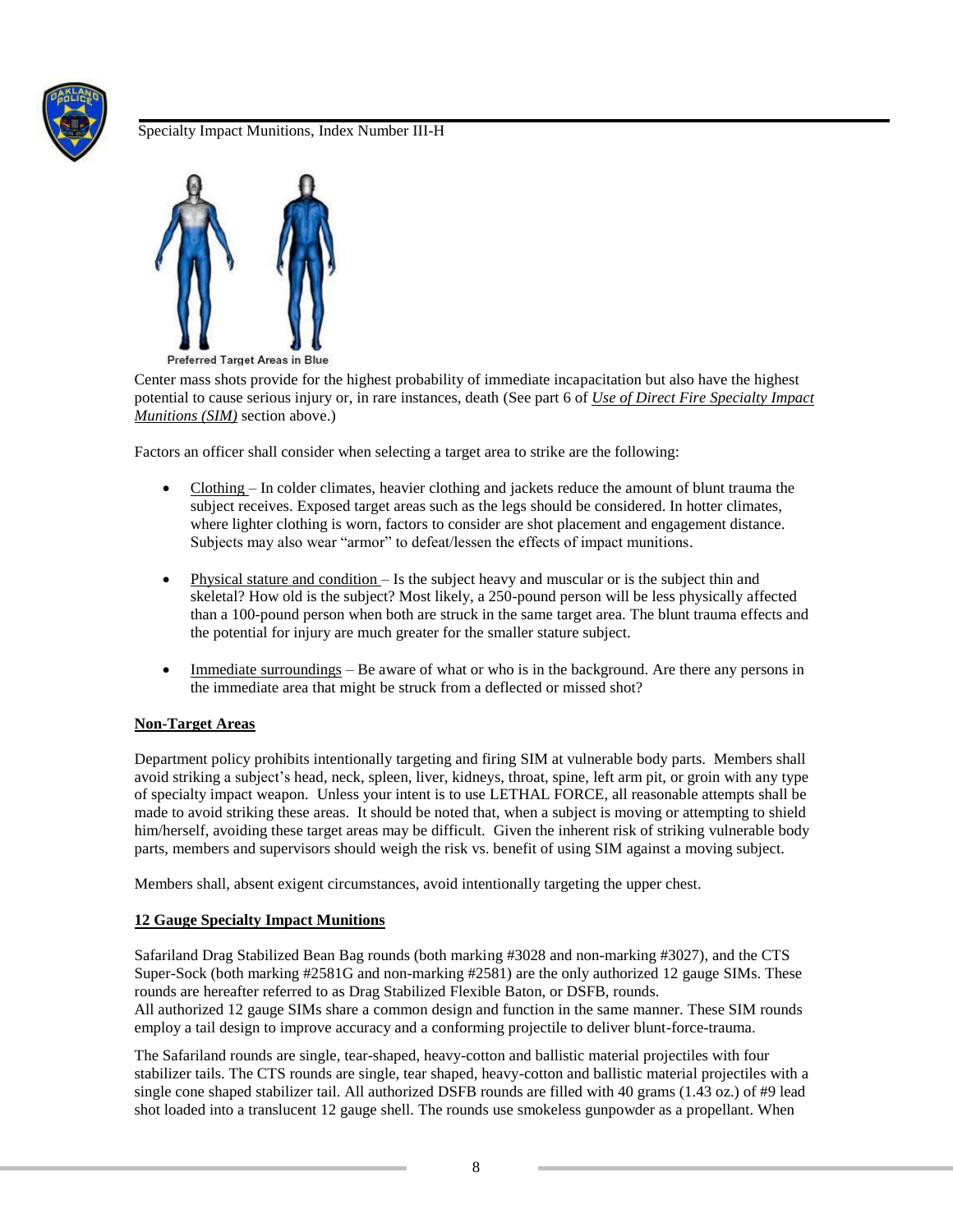

fired, the projectile travels at about 280 feet per second*.* Because it is tear-shaped with a stabilizer tail(s), it is



very aerodynamic and has a high degree of accuracy. The tear shape also creates a blunt impacting surface, which causes fewer injuries than the discontinued flat flexible baton round.

The 12 gauge DSFB round has an optimal energy range of 20-75 feet and is intended to be a direct fired munition. The user shall be thoroughly trained, qualified and maintain the Department standard of annual qualification to maintain certification in its use.

Some encounters may require two or more shots placed on a subject to gain compliance and shall be justified as required by DGO K-3. Each application is a use of force.<br>
of action should be in place should the desired results and hot be achieved. of action should be in place should the desired results



Tango Teams use either the Safariland #3028 or the CTS #2581G DSFBs during Crowd Control and Crowd Management Operations which are designed to "mark" targets with a green colored die. DSFB rounds used by patrol and other field personnel may be either marking or non-marking.

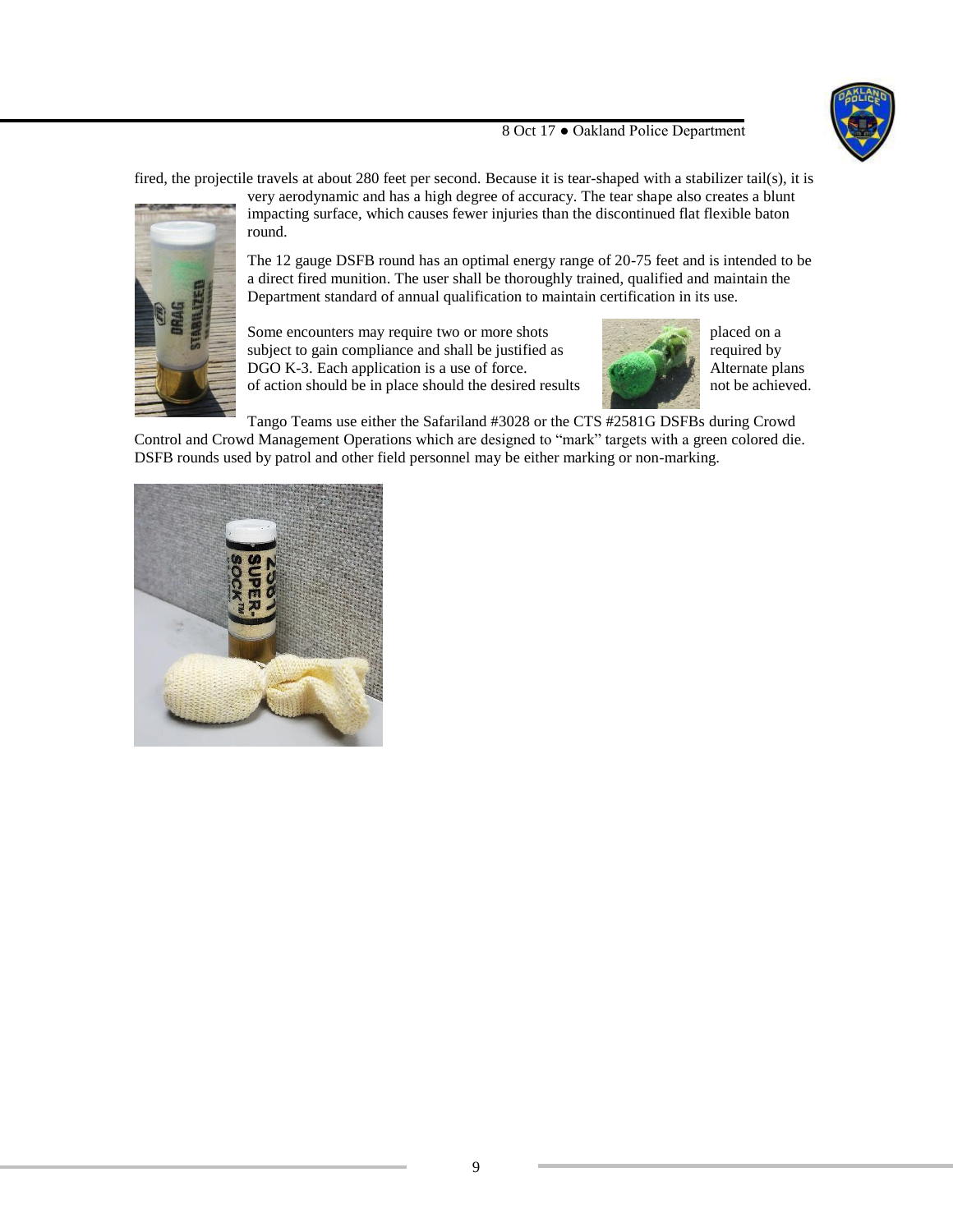

## **The Remington 870 Pump Action Shotgun**

The 12 gauge Drag Stabilized Flexible Baton Round shall be fired from a barrel with a choke rating of "Cylinder Bore." A "Cylinder Bore" choke is required to ensure that the SIM exits the barrel of the weapon system completely and does not become lodged inside. The only shotgun deployed by the Department that has this choke rating is the Remington, Model 870, 12 gauge pump-action shotgun.

Other factors adversely impacting a flexible baton projectile's ability to exit the barrel when fired are:

- A dirty/fouled barrel;
- A bent/damaged barrel; and/or
- Damaged munitions.



The Remington, Model 870 shotgun with identifiable orange colored stock shall be the only designated shotgun from which the drag stabilized flexible baton is fired during Crowd Control Operations (See *Crowd Control and Crowd Management Usage*, above.) Lethal shotgun ammunition shall never be fired from designated less-lethal Remington, Model 870 shotguns during Crowd Control Operations.

## **Safety Checks**

Incidents have occurred when peace officers in other agencies shot subjects with lethal shotgun ammunition when those officers believed that less-lethal ammunition was loaded into their shotguns. In order to prevent a lethal firearms discharge, members shall strictly follow the deployment safety checks detailed in this section.

Prior to the deployment of **any** 12 gauge less-lethal SIM, members shall thoroughly complete the following safety checks:

- 1. Clear the weapon system of all lethal ammunition. Double check to ensure that the weapon system is indeed clear of any lethal ammunition.
- 2. Have a second officer double check that the weapon system is clear of any lethal ammunition. This step is incorporated to ensure that an officer has not overlooked any lethal ammunition due to fatigue, darkness, or stress.
- 3. Ensure that lethal ammunition for the weapon system is inaccessible to the less-lethal shooter. The best course of action to ensure that no lethal ammunition is accessible is to lock it in a secure location such as the glove box or the trunk. THE LESS-LETHAL SHOOTER SHALL NEVER INTER-MINGLE LETHAL AMMUNITION FOR THE WEAPON SYSTEM ON HIS/HER PERSON OR SHOTGUN.
- 4. Inspect each less-lethal round to ensure that the munitions are less-lethal. Visually inspect each and every less-lethal round that is deployed to ensure that it is indeed less-lethal. Never assume.
- 5. Have a second officer double check each less-lethal round to ensure that the munitions are in fact less-lethal. This step is incorporated to ensure that an officer has not overlooked any lethal ammunition due to fatigue, darkness, or stress.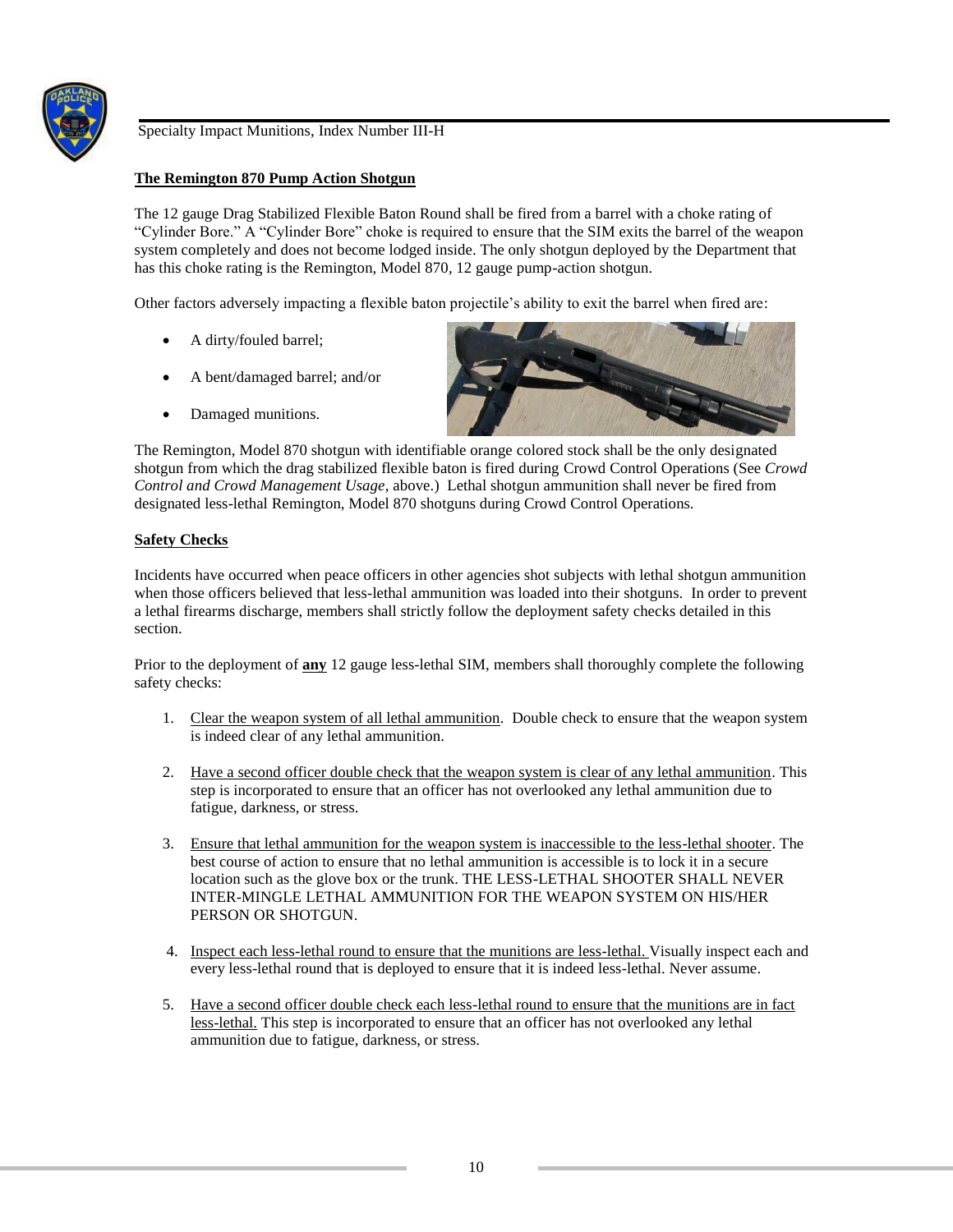

Although there are designated orange colored less-lethal Remington, Model 870 shotguns for Crowd Control Operations, this does not preclude negligent lethal discharges. The only way to prevent negligent lethal discharges is to strictly follow the five safety checks listed above.

# **37mm Specialty Impact Munitions**

Currently, the Oakland Police Department authorizes the following for use as 37mm SIM:

37mm Multiple Wood Baton – An Indirect Fired SIM manufactured by Defense Technologies/Federal Laboratories. It consists of a 1.5 inch diameter by 8 inch long casing that contains five (5) wood baton projectiles. This SIM uses black powder as a propellant. Each wood baton is a 1.35 inch cylindrical shaped baton made of birch hardwood. Each baton weighs .75 ounces. When fired, the batons travel at about 280 feet per second.

The 37mm Multiple Wood Baton Round is designed to be deployed in low trajectories or skip fired at ranges between 40 -75 feet at areas or non-specific targets. Only members of the Tactical Operations Team are authorized to use the round and the user shall be thoroughly trained, qualified and maintain the Department standard of annual qualification to maintain authorization in its use.

37mm Multiple Rubber Baton –An Indirect Fired SIM manufactured by Defense Technologies/Federal Laboratories. It consists of a 1.5 inch diameter by 8 inch long casing that contains five (5) rubber baton projectiles. This SIM uses black powder as a propellant. Each rubber baton is a 1.35 inch cylindrical shaped baton made of soft rubber. Each baton weighs 1.3 ounces. When fired, the batons travel at about 250 feet per second.

The 37mm Multiple Rubber Baton Round is designed to be deployed in low trajectories or skip fired at ranges between 40 – 75 feet at areas or non-specific targets. Only members of the Tactical Operations Team are authorized to use the round and the user shall be thoroughly trained, qualified and maintain the Department standard of annual qualification to maintain authorization in its use.

37mm Flexible Baton – A Direct Fired SIM manufactured by Defense Technologies/Federal Laboratories. It consists of a 1.5 inch diameter by 4.8 inch long casing that contains one flexible baton. The flexible baton itself is a 4.5" X 2" nylon web tube that is filled with 100 grams of silica sand and sewn closed at each end. When deployed, the projectile travels at about 220 feet per second and has an effective range of about 50 feet. These munitions are designed to be direct fired onto targets. Only members of the Tactical Operations Team are authorized to use the round and the user shall be thoroughly trained, qualified and maintain the Department standard of annual qualification to maintain authorization in its use.

It is extremely effective against individuals who demonstrate violent or aggressive actions. Because it is a direct-fired munition, officers shall take into consideration minimum distances, level of threat and the subject's physical stature and apparel.

These munitions may also be used as a distraction device by firing against objects, (e.g., buildings, walls, doors, windows) by the Tactical Operations Team.

37mm Super Sock – A Direct Fired SIM manufactured by Combined Tactical Systems. This flexible baton is the shape of a flexible sock filled with 60 grams of silica beads. When deployed, the projectile travels at about 250 feet per second. These munitions are designed to be direct fired onto targets and have a maximum effective range of 20 yards. Only members of the Tactical Operations Team are authorized to use the round and the user shall be thoroughly trained, qualified and maintain the Department standard of annual qualification to maintain authorization in its use.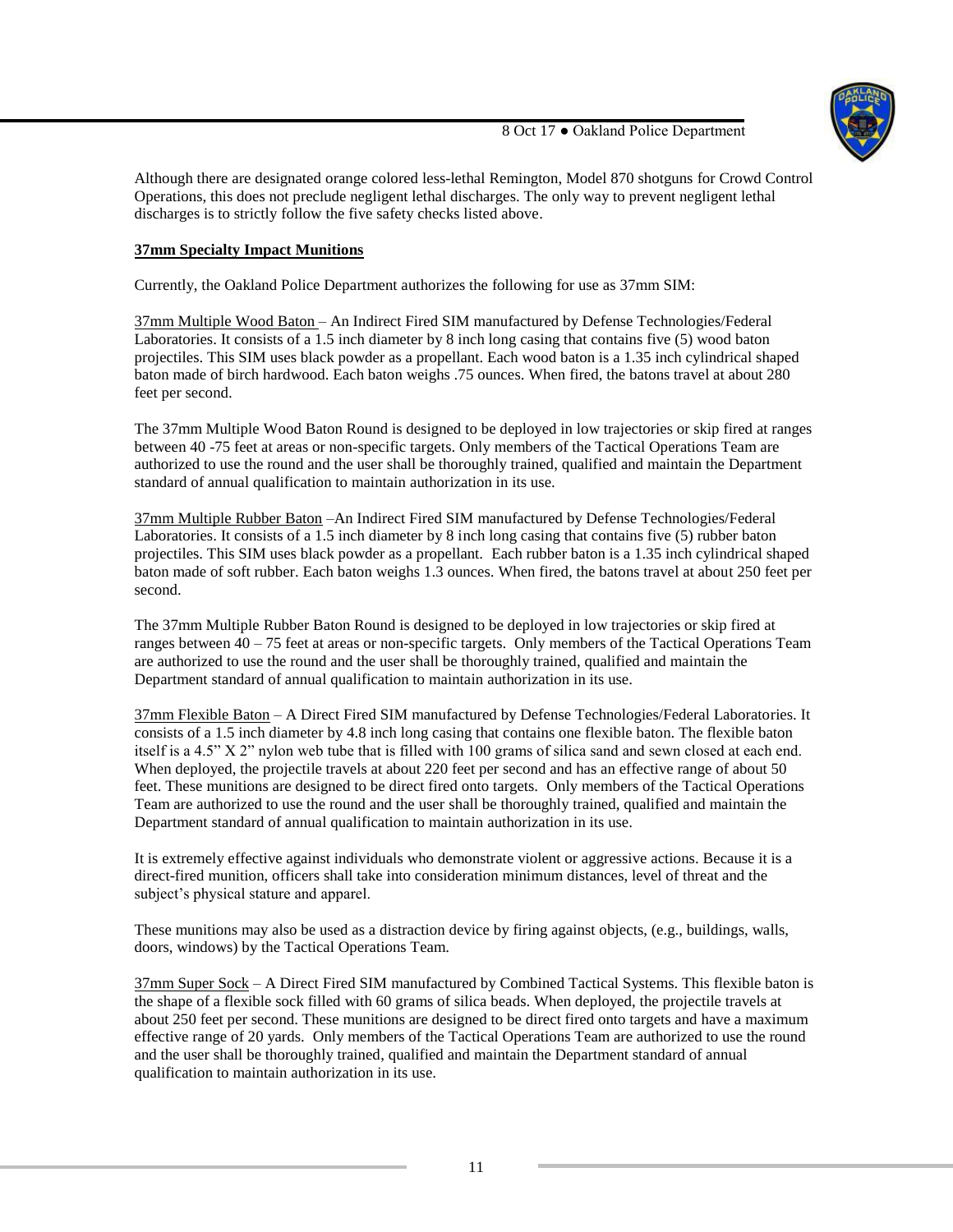

These munitions may also be used as a distraction device by firing against objects, (e.g., buildings, walls, doors, windows) by the Tactical Operations Team.

## **37mm Launcher**

37mm SIM shall be fired from a 37mm launcher. The launcher used by the Oakland Police Department is the Defense Technologies/Federal Laboratories 37mm shoulder fired, single shot launcher. This launcher has an overall length of 28 inches and a 14-inch long smooth bore barrel. The full stock model weighs 6.75 lbs. The short tactical stock model weighs 3 lbs 5 oz. The pistol type model has an overall length of 12 inches, an 8 inch long barrel, and weighs 3 lbs 5 oz.

The launcher can be fired either in the single action or double action mode. Each launcher has a fixed front sight blade and a rear leaf sight with 50 yard, 75 yard, and 100 yard increments.



All users shall be thoroughly trained and qualify annually to maintain their Department authorization in its use. The user shall visually inspect each round before placing it in the launcher to ensure he/she is using the intended round type.

## **40mm Single and Multi Shot Launchers**

40mm SIM shall be fired from a 40mm launcher. The launcher used by the Oakland Police Department is the Penn Arms Single and Multi Shot shoulder fired launchers. This launcher has an overall length of 28 inches and a 14-inch long rifle bore barrel. The full stock model weighs 6.75 lbs. The launcher can be fired either in the single action or double action mode. Each launcher has a full length Picatinny rail adaptable for mounted electronic sight systems, and also a fixed front sight bead and rear ghost ring sight.

All users shall be thoroughly trained and qualify annually to maintain their Department certification in its use. The user shall visually inspect each round before placing it in the launcher to ensure he/she is using the intended round type.

40mm Multiple Foam Baton - A Direct and Indirect Fired SIM manufactured by Defense Technologies. It consist of a 1.60 inch diameter by 4.89 inch long casing that contains (3) foam rubber projectiles. This SIM uses smokeless powder as a propellant. Each foam rubber is a 1.40 inch cylindrical shaped baton made of foam. Each baton weighs .40 ounces. When fired, the batons travel at about 325 feet per second.

The 40 mm Foam Baton Round is intended to be direct fired. The operator shall be adequately trained in the use of Less Lethal Impact Munitions and have a thorough understanding of the round and considerations for selecting shot placement such as level of threat, target distance, size, and clothing.

The 40 mm Foam Baton Round is most suitable in close to medium ranges of fire, approximately 15 to 30 feet. Beyond 30 feet, the lightweight foam batons may move off target and lose most of their energy. Engagement distances may be limited by walls or barriers. It may also prove valuable in urban riot situations where police lines and protestors are in close proximity. As a dynamic energy round for the incapacitation or distraction of single non-complaint or aggressive subjects, it is best suited at close to moderate distances, approximately 10 to 20 feet. All users shall be thoroughly trained and qualify annually to maintain their Department certification in its use.

40mm Direct Impact Round – A Direct Fired SIM manufactured by Defense Technologies. It consists of a 1.60 inch diameter by 4.40 inch long casing that contains (1) crushable foam nose, powder payload and plastic body projectile. This SIM uses smokeless powder as a propellant. Each foam is a 2.92 inch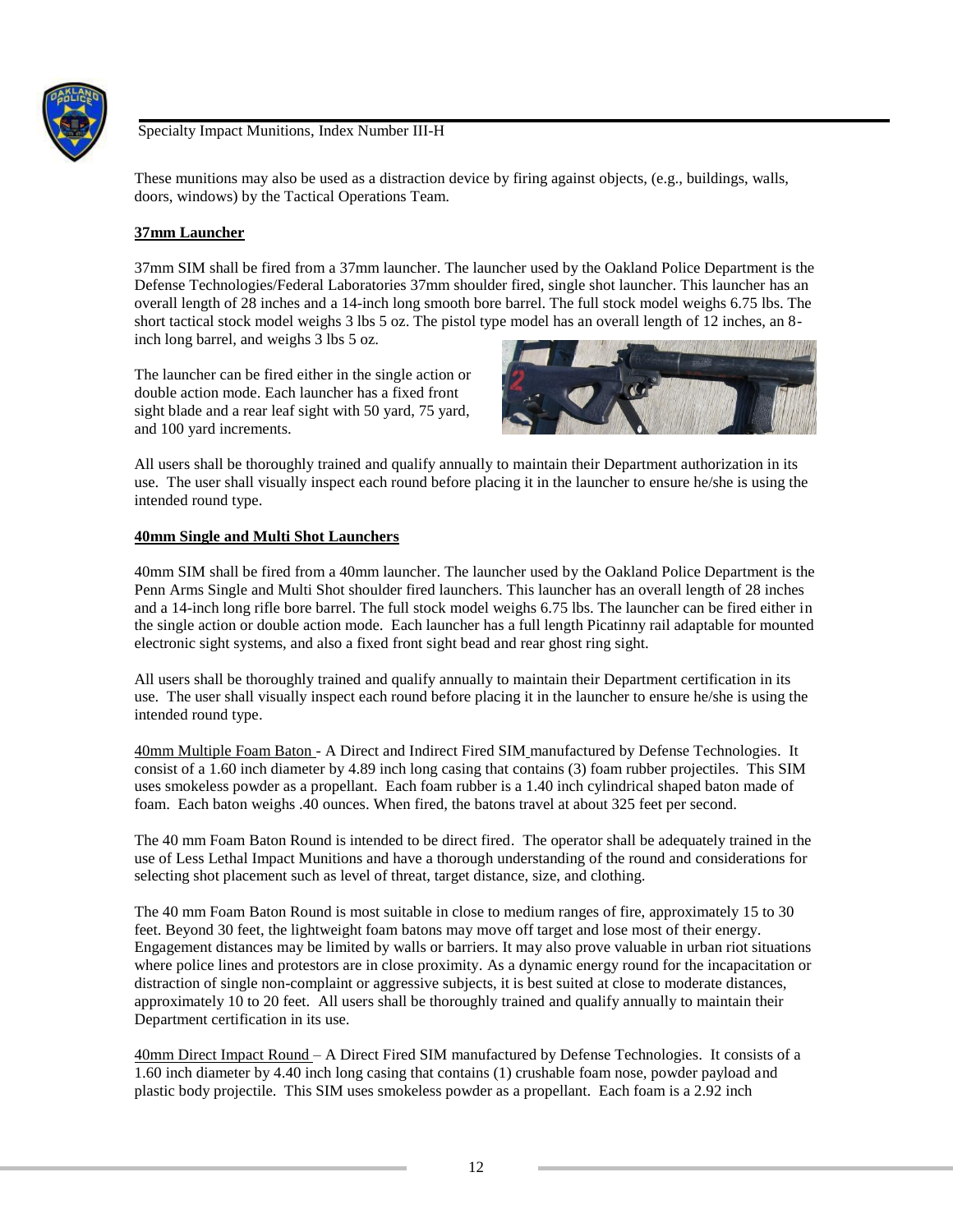

cylindrical shaped projectile made of foam. Each foam weighs 1.45 ounces. When fired, the batons travel at about 295 feet per second.

The 40 mm Direct Impact Round is a "point-of-aim, point-of-impact" direct fire round that is most commonly used by tactical teams in situations where greater accuracy and deliverable energy is desired for the incapacitation of an aggressive, non-compliant subject at longer distances. The 40mm sponge round is the primary SIM for Crowd Management and Control.

The 40 mm Direct Impact Round is intended for direct fire deployment. The operator shall be adequately trained in the use of Less Lethal Impact Munitions and have a thorough understanding of the round and considerations for selecting shot placement such as level of threat, target distance, size and clothing. The 40 mm Direct Impact Round will prove most successful for incapacitation when used within their optimal energy range of  $5 - 36$  meters, although it may be used in situations from  $2 - 50$  meters.

All users shall be thoroughly trained and qualify annually to maintain their Department certification in its use. The user shall visually inspect each round before placing it in the launcher to ensure he/she is using the intended round type.

# **Hand Deployed Specialty Impact Munitions**

The Oakland Police Department deploys the following hand deployed SIM.

#15 Stinger Grenade – The Stinger Grenade is a combination specialty impact munition and diversion device that may incorporate optional CS or OC laden powder. The Stinger Grenade is a maximum effect device because it delivers up to four stimuli for psychological and physiological effect: rubber pellets, bright light, sound, and optional chemical agent powder.

These munitions are 3.1 inches in diameter and 5.2 inches long. These munitions contain 8 ounces of flash powder and 150 .32 caliber soft rubber balls. The munitions that contain powder chemical agent can contain up to 2.0 grams of CS or .30 grams of OC. Other variations that may be deployed are the same munitions without the rubber pellets.

The Stinger Grenade has an initial 1.5 second delay that initiates fuse assembly separation, followed by another .5 second delay before the device functions. The blast is sufficient to project the rubber balls and optional chemical agent powder in a 50 foot radius.

Only members of the Tactical Operations Team are authorized to use the Stinger Grenade and the user shall be thoroughly trained, qualified and maintain the Department standard of annual qualification to maintain authorization in its use. The Stinger Grenade is not authorized for use in any Crowd Control or Crowd Management Operation or against people (See exception under *Tactical Operations Deployment* section below).

### **Tactical Operations Deployment**

All SIM specified in this policy may be used by the Tactical Operations Team in Non-Crowd Control or Crowd Management Operations as distraction devices by firing against objects, (e.g., buildings, walls, doors, windows). Verbal notice to members and outside law enforcement agency personnel shall be made before their use as a distraction device.

The Stinger Grenade may only be deployed against a person by the Tactical Operations Team ,during a Non-Crowd Control or Crowd Management Operation, when a member objectively and reasonably believes that his/her life, or life of another, is in immediate danger of death or serious bodily injury based upon the totality of the facts known at the time.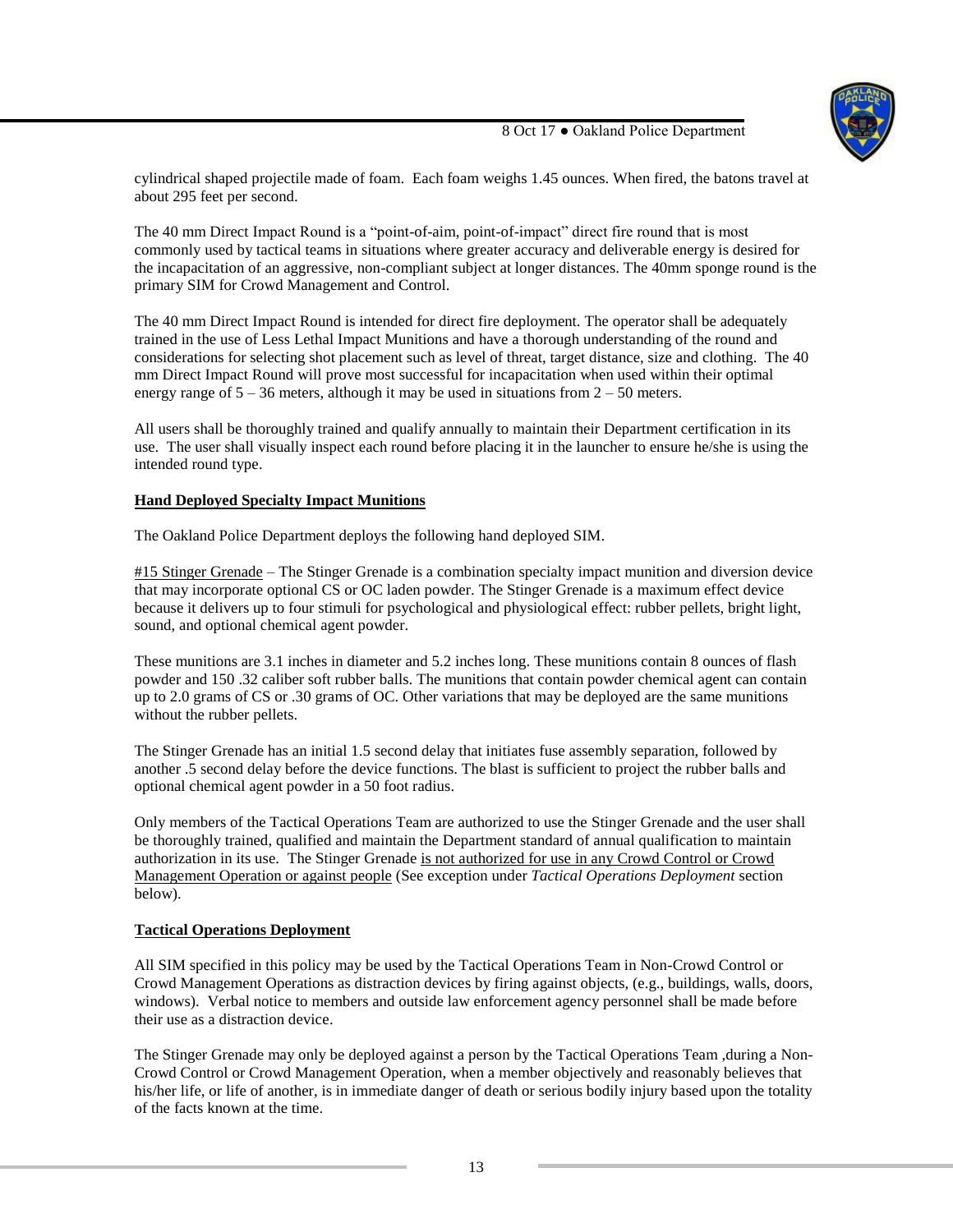

## **Post Deployment Considerations**

After a subject has been taken into custody using a SIM, specific tasks shall be completed.

First Aid or Medical Treatment – Members shall provide, as necessary, and summon professional medical assistance, as soon as practical, whenever a subject is struck by a SIM and taken into custody (See DGO K-3, USE OF FORCE, TB III-K, FIRST AID, and DGO I-4, AMBULANCE SERVICE, regarding first aid and emergency medical treatment.)

Evidence – Personnel shall recover all expended casings and projectiles for documentation purposes and make inventory of all remaining live munitions for accountability. If the situation or exigency does not allow the recovery of the evidence (e.g. crowd control situation), officers shall document in their respective reports the number of munitions deployed and the circumstances disallowing the recovery of the evidence. Additionally members shall, when notifying their supervisor of the use of force, notify their supervisor regarding the non- recovery of evidence.

Documentation – As required by Department General Order K-4, REPORTING AND INVESTIGATING THE USE OF FORCE, a supervisor shall be summoned to the scene to conduct a Level 2 force investigation.

At a minimum, members shall consider the following factors, as applicable, for detailed inclusion in their Offense, Supplemental or Investigation Report:

- The subject's behavioral signals at the onset of the incident.
- The subject's tone of voice or language (Was the subject yelling or using profanity or verbal threats, etc.?)
- The subject's body language/physical gestures (shirt off, violent combative gestures/movements, hands clenched into fists, rapid pacing).
- Any signals of submission by the subject (compliance, agreement to comply, etc.)
- Any indications the subject made to comply with verbal instructions (submission, going to a specific location, relinquishing/dropping objects/weapons).
- The conditions that dictated shot placement (lighting, obstacles, distance, etc.)
- Environmental conditions (darkness, rain, sunlight).
- The subject's approximate age, height, weight, clothing.
- Whether a physical confrontation would have resulted if less-lethal SIM had not been used.
- Whether PDRD was viewed prior to writing the final version of the report.
- Identification of other Department members and public safety personnel, who were present, and their activities and/or role in the incident.
- What safety checks were done prior to deployment of SIM and who conducted the checks.
- When and type of first aid or emergency medical treatment that was provided, and by whom.